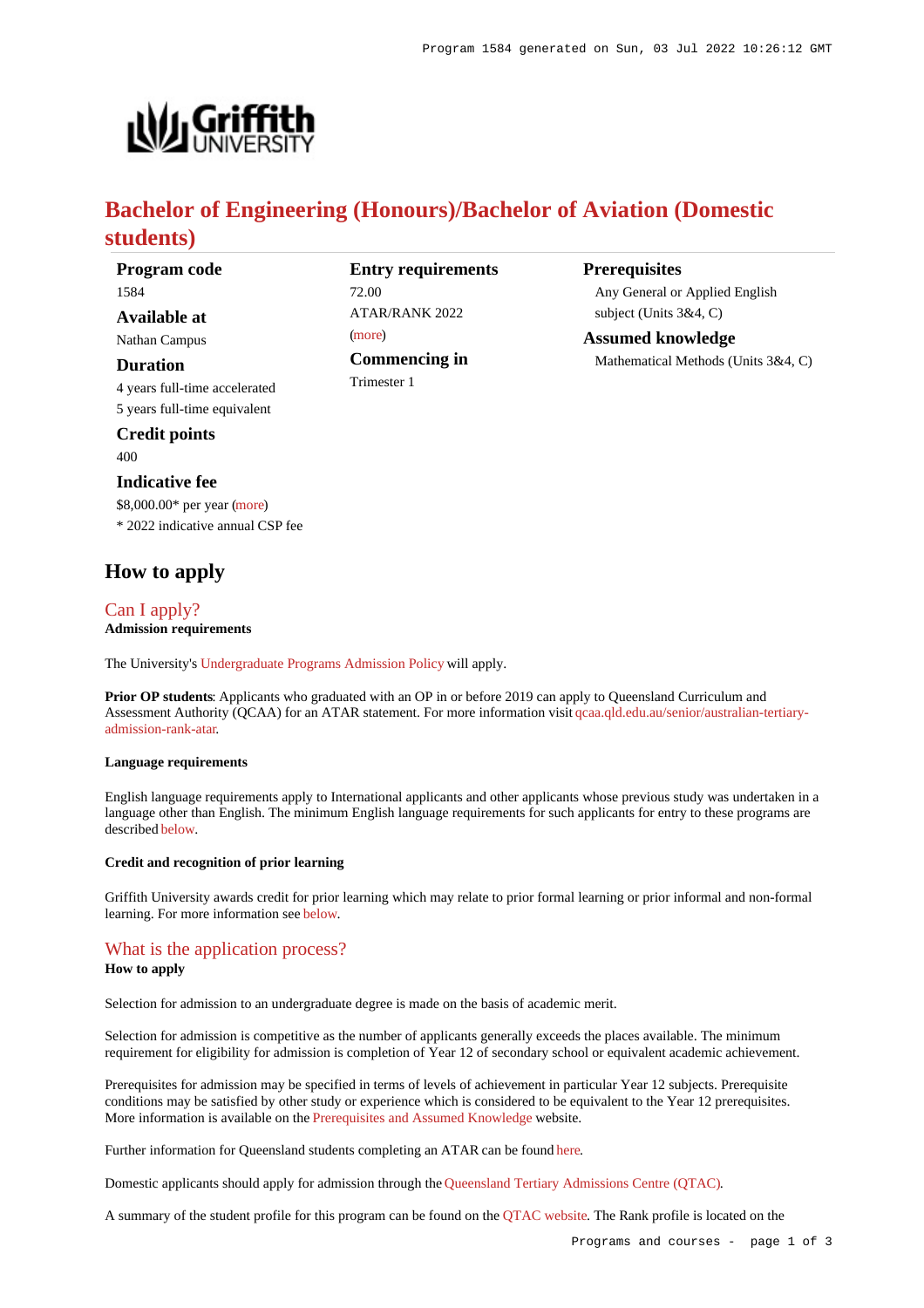### **Student Profile** tab.

# [What are the language requirements?](https://www148.griffith.edu.au/programs-courses/Program/1584/HowToApply/Domestic#language)

**Language requirements**

English language requirements apply to International applicants and other applicants whose previous study was undertaken in a language other than English. The minimum English language requirements for such applicants for entry to this program are as follows:

- A minimum overall band score of 7.0 on IELTS (Academic) with no sub-score of less than 6.5
- *OR* a minimum score of 580 on TOEFL
- *OR* an internet-based (iBT) TOEFL score of 92 (no score less than 22)
- OR no score less than 4 in each skill of the ISLPR (conducted by ISLPR Language Services only)
- OR a minimum overall score of 185 (no score less than 176) on C2 Proficiency (formerly Cambridge Certificate of Proficiency in English)
- *OR* an overall score of 65 in the Pearson Test of English (Academic) with no score less than 58.

English test results must be no more than two years old.

International students who successfully complete the [Direct Entry Program \(DEP\)](https://www.griffith.edu.au/international/griffith-english-language-institute/courses/direct-entry-program) will satisfy the English Language requirements for this Griffith degree.

The Direct Entry Program (DEP) is not available for Domestic students.

The above requirements are HIGHER than the requirements stipulated in University policy. Applicants should refer to the following policy for further information:

[Undergraduate Programs Admission Policy](http://policies.griffith.edu.au/pdf/Undergraduate Programs Admission Policy.pdf)

The requirement to demonstrate an IELTS (Academic) of 7.0 or an equivalent level of proficiency in English will apply to all International students with the exception of those students who are admitted via one of the following English admission pathways which are exempt from the completion of the English language enhancement course:

- Satisfactory completion of one of the qualifications specified in the following schedule: [Schedule A: English Language Qualifications accepted by Griffith University for Undergraduate and](https://policies.griffith.edu.au/pdf/Admission-Policy-Schedule-A.pdf)
	- [Postgraduate Admission](https://policies.griffith.edu.au/pdf/Admission-Policy-Schedule-A.pdf)
- Satisfactory completion within the past five years of **at least two years full-time equivalent** of post-secondary, higher education sector accredited associate degree or degree level study or equivalent in a country specified in the above Schedule A in which the language of instruction and assessment/examination for the entire two years was in English.
- Satisfactory completion within the past five years (from Canada [excluding Quebec], New Zealand, Australia, Republic of Ireland, United States or United Kingdom) of senior secondary, post-secondary, higher education sector accredited associate degree or degree level study or equivalent for **at least two years full-time equivalent**.

If you do not meet the University's specified English language requirements, you may wish to contact the [Griffith English](https://www.griffith.edu.au/international/griffith-english-language-institute) [Language Institute](https://www.griffith.edu.au/international/griffith-english-language-institute) to increase your eligibility for entering a Griffith University program. This Institute offers a number of English language and other courses at both its Brisbane and Gold Coast branches.

## What are the OTAC/UAC entry requirements? **QTAC application information**

### **Bachelor of Engineering (Honours)/Bachelor of Aviation**

**ATAR/RANK \*** 72.00 **VET Qualification** Certificate IV **QTAC code** 229251 **Duration**

5 years full-time

**Prerequisites**